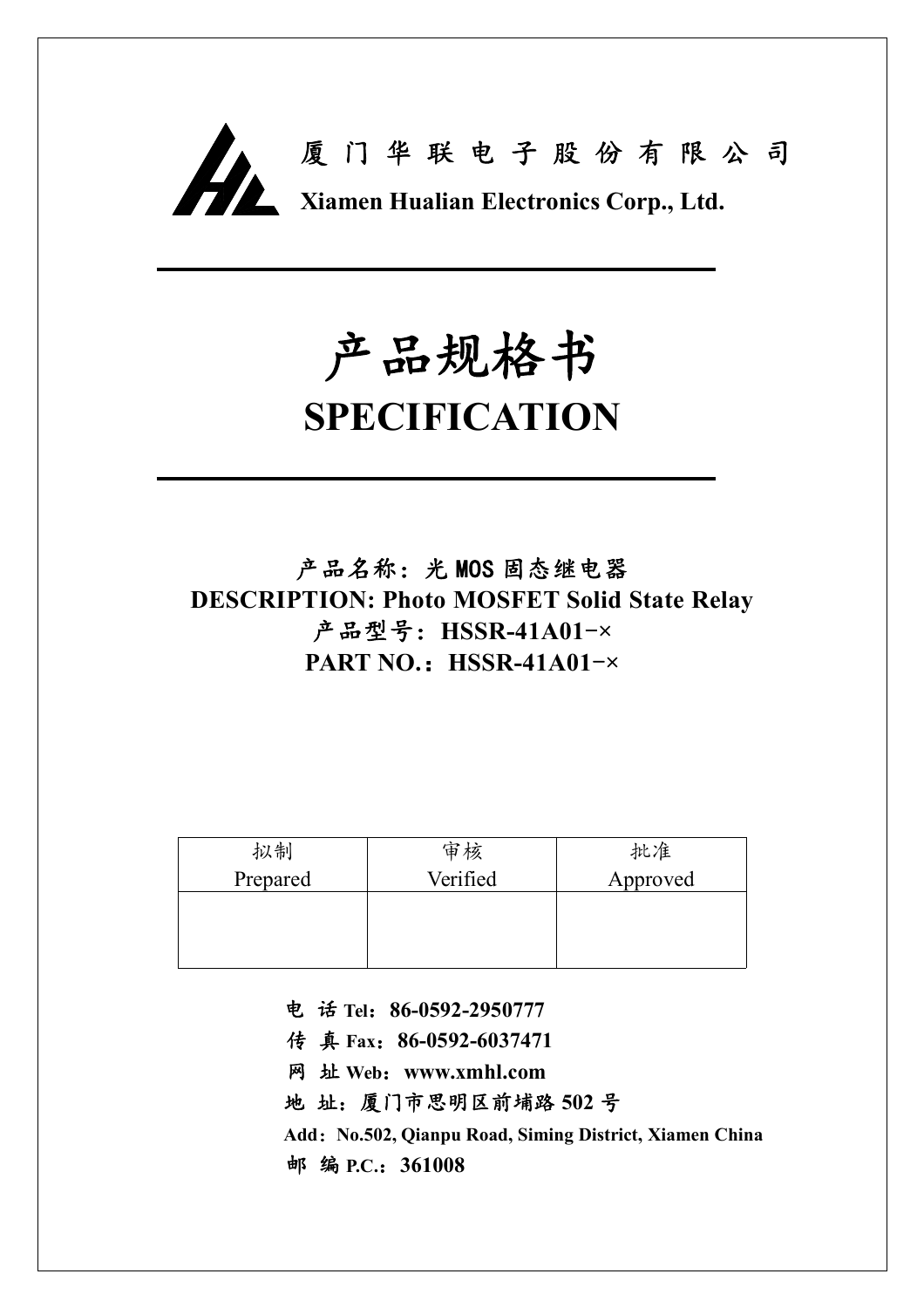#### **1 概述 General**

产品 HSSR-41A01-×由砷化铝镓红外发光二极管作为输入级耦合到 高电压输出光探测电路。光探测电路由高速光电二极管阵列和驱动电路 构成,用以开启/关断两个独立的高压金属氧化物半导体场效应管 (MOSFET)。一个最小 5mA 的电流流经输入级红外发光二级管可确保继 电器动作。当加在输入级红外发光二级管的正向压降为 0.8V 或更小值 时,继电器可确保复位。产品见图 1。 **图 1 产品 Figure 1-Product**



The HSSR-41A01 $\rightarrow$  consists of a AlGaAs infrared emitting diode input stage optically coupled to a high-voltage output detector circuit. The detector consists of a high-speed photovoltaic diode array and driver circuitry to switch on/off two discrete high voltage MOSFETs. The relay action with a minimum input current of 5mA through the input LED. The relay reset with an input voltage of 0.8V or less. Products (DIP) shown in Figure 1.

#### **2 特点 Features**

- 单通道常开型单刀单掷继电器。Single Channel Normally on Single-Pole-Single-Throw (SPST) Relay.
- 400V 输出耐压产品。400V Output Withstand Voltage.
- 120mA 额定电流产品。120mA Current Rating.
- 低输入电流, CMOS 兼容。Low Input Current: CMOS Compatibility.
- 30Ω低通态电阻。30Ω Low On-Resistance.
- 非常高的断开阻抗:典型值 10 兆欧。 Very High Output Off -state Impedance: 10 Teraohms Typical.
- 非常快的开关速度:典型值 0.5ms (Ton), 0.3ms (Toff )。 High Speed Switching: 0.5ms (Ton), 0.3ms (Toff ) Typical
- 高输入输出绝缘耐压: 5000 Vrms for 1 min。 High Input-to-Output Insulation Voltage: 5000 Vrms for 1 min.

#### **3 应用 Applications**

- 电信切换。Telecommunication Switching.
- 数据通讯。Data Communications.
- 电池管理。Battery management.
- 工业控制。Industrial Controls.
- 医疗设备。Medical equipment.
- **EMR/机械继电器替代。EMR / Reed Relay Replacement.**

#### **4 电原理图 Schematic Diagram**



**图 2 电原理图 Figure 2-Schematic**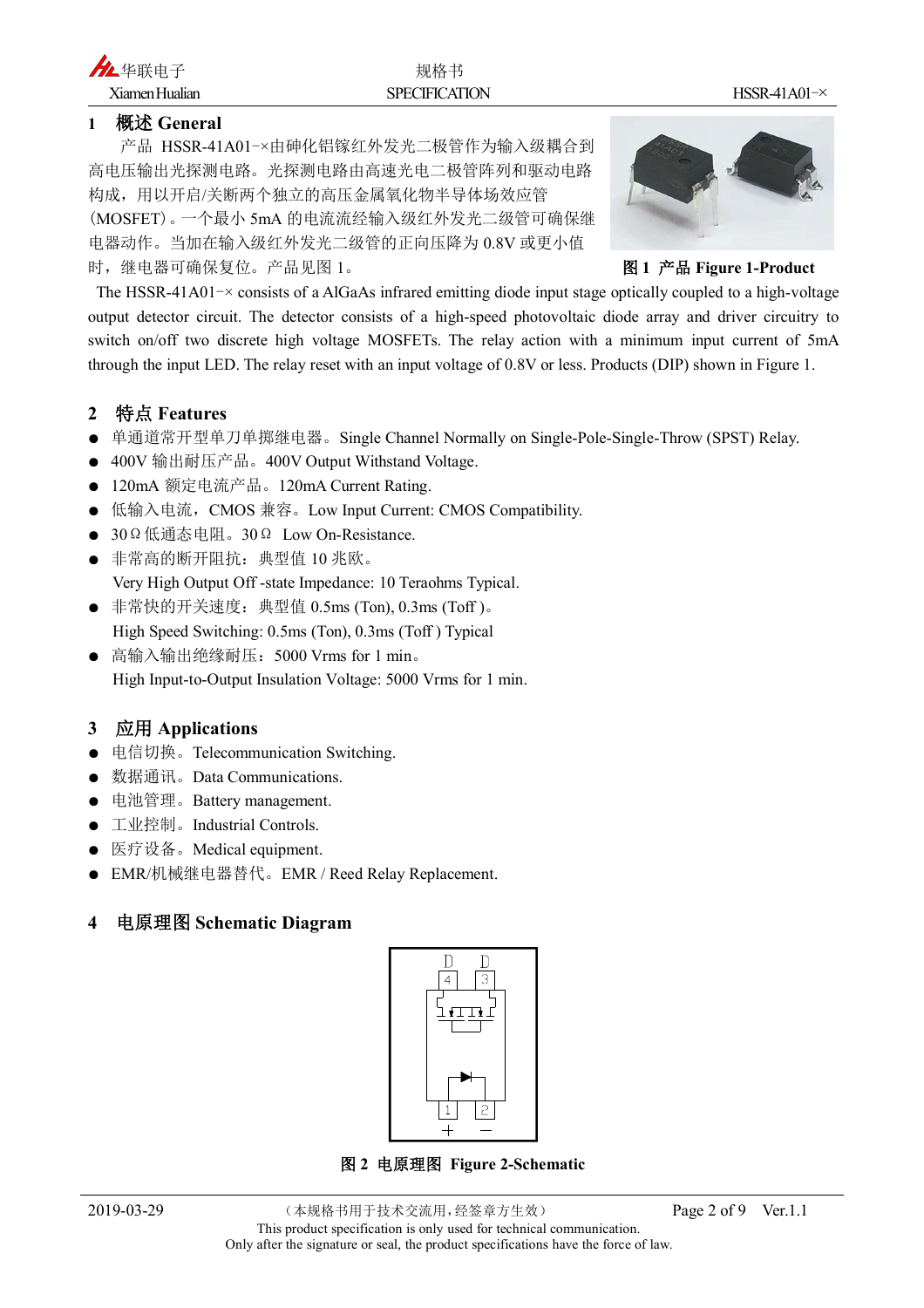

#### **5 极限参数 Absolute Maximum Ratings**

#### **表 1 极限参数**

#### **Table 1-Absolute Maximum Ratings**

|                                                               | 参数名称 Characteristic                        | 符号 Symbol        | 额定值<br><b>Rating</b> | 单位<br>Unit      |  |
|---------------------------------------------------------------|--------------------------------------------|------------------|----------------------|-----------------|--|
|                                                               | 正向电流 Forward Current                       | $I_F$            | 50                   | mA              |  |
| 输入端                                                           | 反向电压 Reverse Voltage                       | $V_R$            | 5                    | V               |  |
| Input                                                         | 耗散功率<br>Power Dissipation (Single channel) | $P_M$            | 75                   | mW              |  |
| 输出端<br>output                                                 | 开关电压 Switching Voltage                     | $V_{O(MAX)}$     | 400                  | V               |  |
|                                                               | 连续通态电流 Continuous load current             | $I_{O(MAX)}$     | 120                  | mA              |  |
|                                                               | 耗散功率<br>Power dissipation (Single channel) | $P_{C}$          | 360                  | mW              |  |
|                                                               | 工作温度 Operating temp.                       | $T_{aop}$        | $-40 \sim +85$       | $\rm ^{\circ}C$ |  |
|                                                               | 贮存温度 Storage temp.                         | $T_{\rm stg}$    | $-55 \sim +125$      | $\rm ^{\circ}C$ |  |
| 焊接温度<br>Soldering<br>Temperature                              | 手工焊 Hand Soldering (5 Sec.)                |                  | 350                  |                 |  |
|                                                               | 回流焊 Reflow Soldering (10 Sec.)             | $T_{\rm sld}$    | 245                  | $\rm ^{\circ}C$ |  |
|                                                               | 波峰焊 Wave Soldering (10 Sec.)               |                  | 270                  |                 |  |
| 绝缘电压 Isolation voltage<br>(RH≤60%,交流 1 分钟) (RH≤60%, AC 1min.) |                                            | V <sub>ISO</sub> | 5000                 | $V_{rms}$       |  |

#### **6 光电参数 Opto-Electrical Characteristics**

### **表 2 光电参数**

|              |                                                |                          | ベ 4 儿 も 多 双                    |             |             |                     |                |
|--------------|------------------------------------------------|--------------------------|--------------------------------|-------------|-------------|---------------------|----------------|
|              | <b>Table 2-Opto-Electrical Characteristics</b> |                          |                                |             |             | $T_a = 25^{\circ}C$ |                |
|              | 参数名称<br><b>Characteristic</b>                  | 符号<br><b>Symbol</b>      | 测试条件<br><b>Test conditions</b> | 最小值<br>Min. | 典型值<br>Typ. | 最大值<br>Max.         | 单<br>位<br>Unit |
|              | 正向电压<br>Forward voltage                        | $V_{\mathrm{F}}$         | $I_F = 10mA$                   |             | 1.2         | 1.3                 | V              |
| 输入端<br>Input | 反向电流<br>Reverse current                        | $I_R$                    | $V_R = 5V$                     |             |             | 10                  | uA             |
|              | 动作电流<br><b>Action Current</b>                  | $I_{F(ON)}$ <sup>a</sup> | $I0=120mA$                     |             | 1.5         | 3                   | mA             |
|              | 复位电流<br><b>Reset Current</b>                   | $I_{F(OFF)}$             | $I0=120mA$                     |             | 0.5         |                     | mA             |
| 输出端          | 断态漏电流<br>OFF-State<br>Leakage Current          | $I_{OFF}$                | $V_0 = 400V$                   |             |             | 100                 | nA             |
| Output       | 导通电阻<br>ON Resistance                          | $R_{ON}$                 | $I_0 = 120mA$<br>$I_F = 10mA$  |             |             | 30                  | Ω              |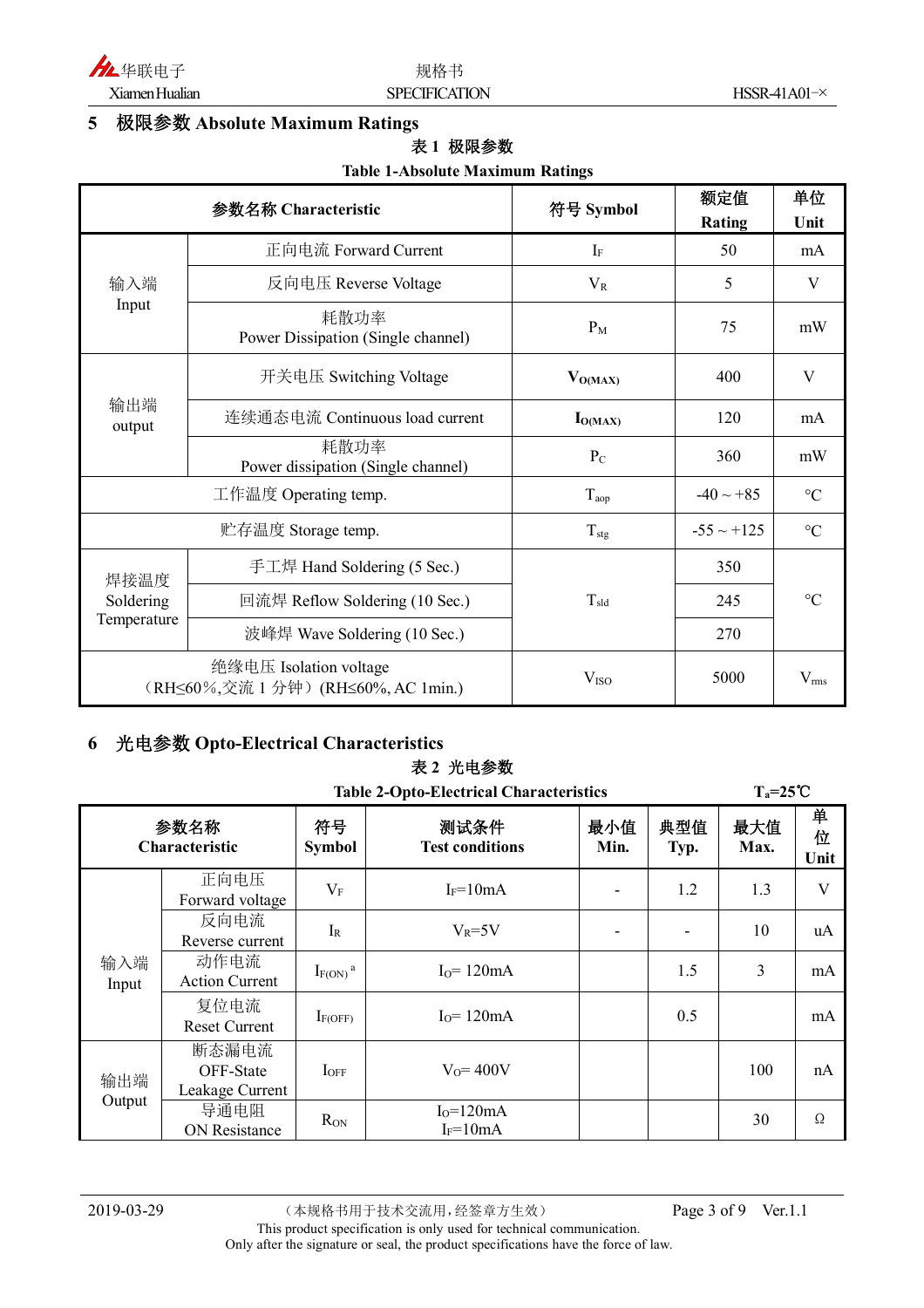| 九华联电子                                                                                                                                                     |                                |                      | 规格书                                                 |      |                |     |    |
|-----------------------------------------------------------------------------------------------------------------------------------------------------------|--------------------------------|----------------------|-----------------------------------------------------|------|----------------|-----|----|
| Xiamen Hualian                                                                                                                                            |                                | <b>SPECIFICATION</b> |                                                     |      | $HSSR-41A01-x$ |     |    |
|                                                                                                                                                           | 输出电容<br>Output<br>Capacitance  | C <sub>0</sub>       | $I_F = 0$ mA, V <sub>0</sub> =25V,<br>$f_0 = 1 MHz$ |      | 16             |     | pF |
|                                                                                                                                                           | 动作时间<br><b>Action Time</b>     | $T_{ON}$             | $I_F = 10mA$ , $I_O = 120mA$                        |      | 0.5            | 1.0 | ms |
| 传输<br>Xfer                                                                                                                                                | 复位时间<br><b>Reset Time</b>      | $T_{OFF}$            | $I_F = 10mA$ , $I_O = 120mA$                        |      | 0.3            | 0.5 | ms |
|                                                                                                                                                           | 耦合电容<br>Coupled<br>Capacitance | $C_{VQ}$             |                                                     |      | 0.35           |     | pF |
| 隔离<br>Isolation                                                                                                                                           | 绝缘电压<br>Isolation voltage      | V <sub>ISO</sub>     | $I_{off} \leq 0.3$ mA,<br>AC, 60s                   | 5000 |                |     | V  |
| "保证所有器件在 IF 值小于或等于最大的 IF(ON)时动作。<br>It is guaranteed that all devices active when $I_F$ value is less than or equal to the maximum value of $I_{F(ON)}$ . |                                |                      |                                                     |      |                |     |    |

#### **7 外形尺寸及电原理图 Dimensions and Circuit Diagram**



#### **图 3 HSSR-41A01 外形尺寸 Figure 3- The dimensions of HSSR-41A01**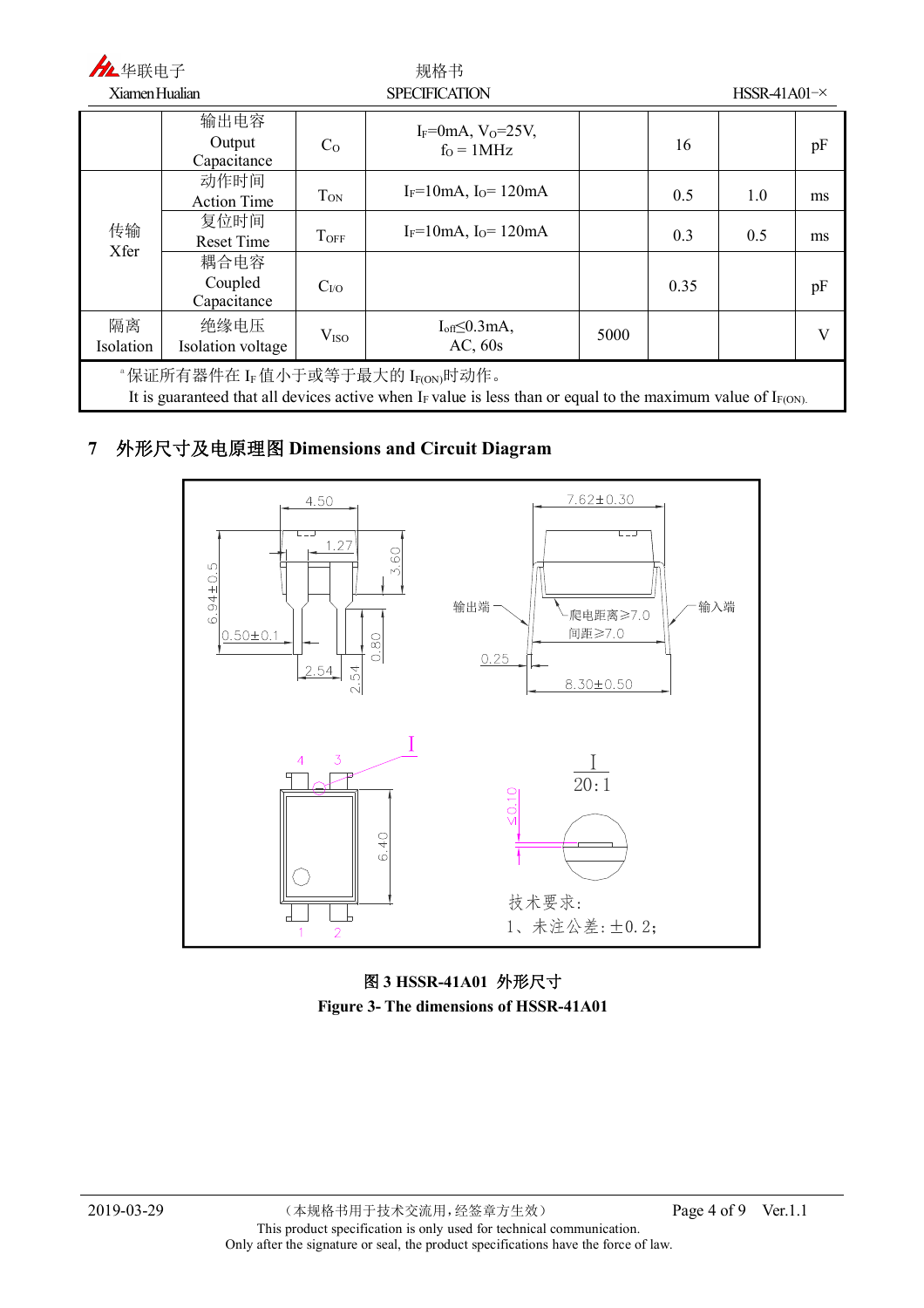

**图 4 HSSR-41A01-2 外形尺寸 Figure 4- The dimensions of HSSR-41A01-2**

#### **8 标志 Mark**

产品上应有型号、公司商标、生产日期代码、引出端识别标记。例如:HSSR-41A01 产品印章如图 5。 Print type characters ,trade mark and Lot.No.on the Photo Coupler.For example the marking of product HSSR-41A01 is shown as figure 5.



**图 5 产品印章**

#### **Figure 5- Marking**

#### **9 包装方式 Packing**

- **9.1 条管包装(Tube):适用于 For HSSR-41A01。**
- 9.1.1 每箱数量(Qty/ctn): 40000 只(pcs)。
- 9.1.2 内包装(Inner packing):

每条管 100 只,采用防静电条管,条管上有商标、防静电标志。

100pcs/tube, antistatic tube, indication of trade mark and antistatic.

2019-03-29 (本规格书用于技术交流用,经签章方生效) Page 5 of 9 Ver.1.1 This product specification is only used for technical communication. Only after the signature or seal, the product specifications have the force of law.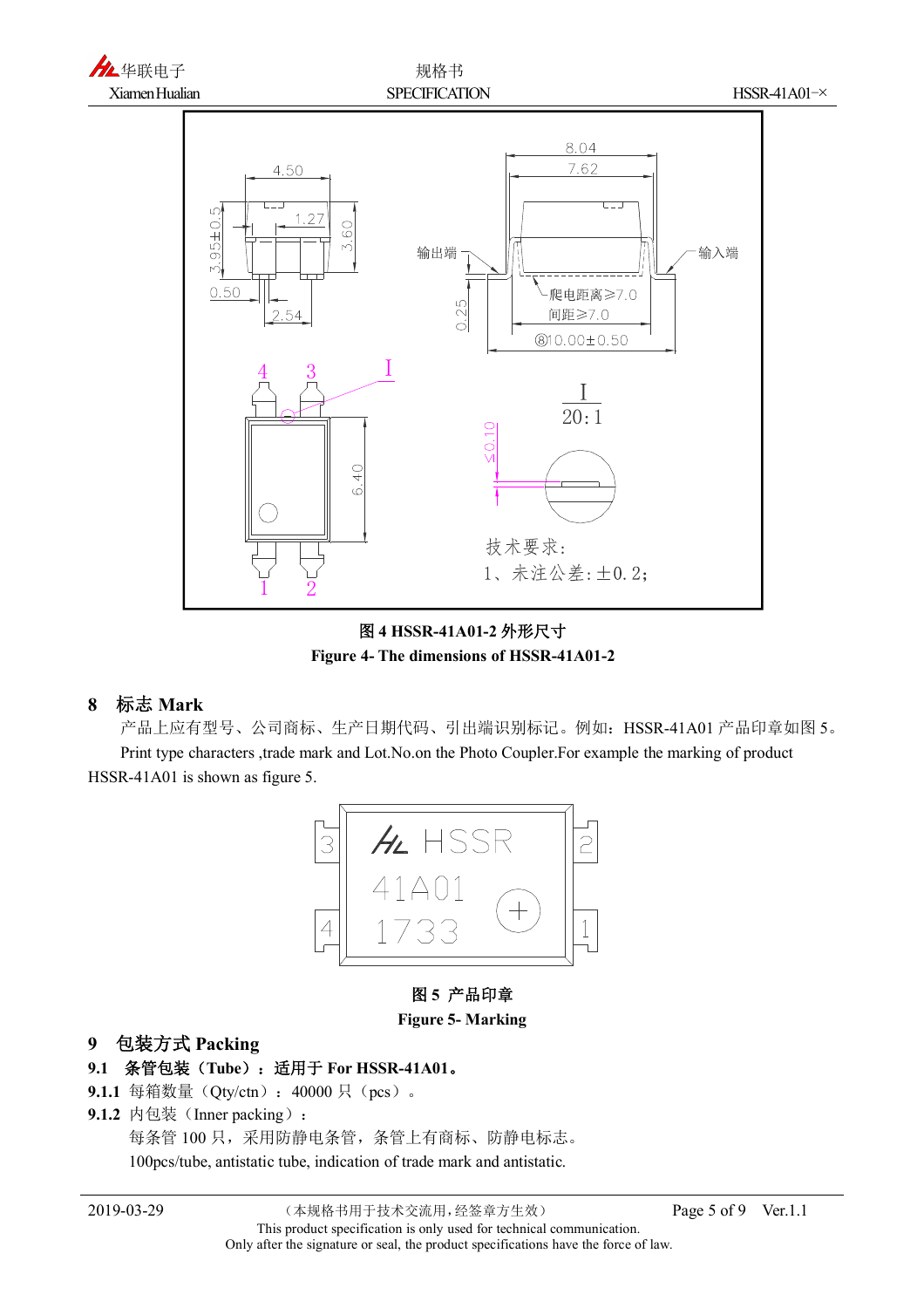每纸匣 2000 只,贴合格证(型号、生产日期代号、检验员代号)。

2000pcs/bundle, certificate on one end (model, code of product date, Inspector's code).

#### **9.1.3** 外包装(Outer packing):

公司名称、地址、商标、产品型号、数量等标志。

Indication of company name, address, trade mark, model and quantity.

**9.1.4** 示意图 (Schematic):



**图 6 条管外包装 Figure 6-** Outter packing for Tube

#### **9.2 编带包装(Tape and reel):适用于 For HSSR-41A01-2。**

9.2.1 每卷数量(Qty/reel): 2000 只(pcs)。每箱数量(Qty/ctn): 20000 只(pcs)。 **9.2.2** 内包装 (Inner packing):

每卷盘 2000 只,贴合格证(型号、生产日期代号、检验员代号)。

2000pcs/reel, certificate on reel (model, code of product date, Inspector's code)

#### **9.2.3** 外包装(Outter packing):

公司名称、地址、商标、产品型号、数量等标志。

Indication of company name, address, trade mark, model and quantity.

9.2.4 示意图 (Schematic):

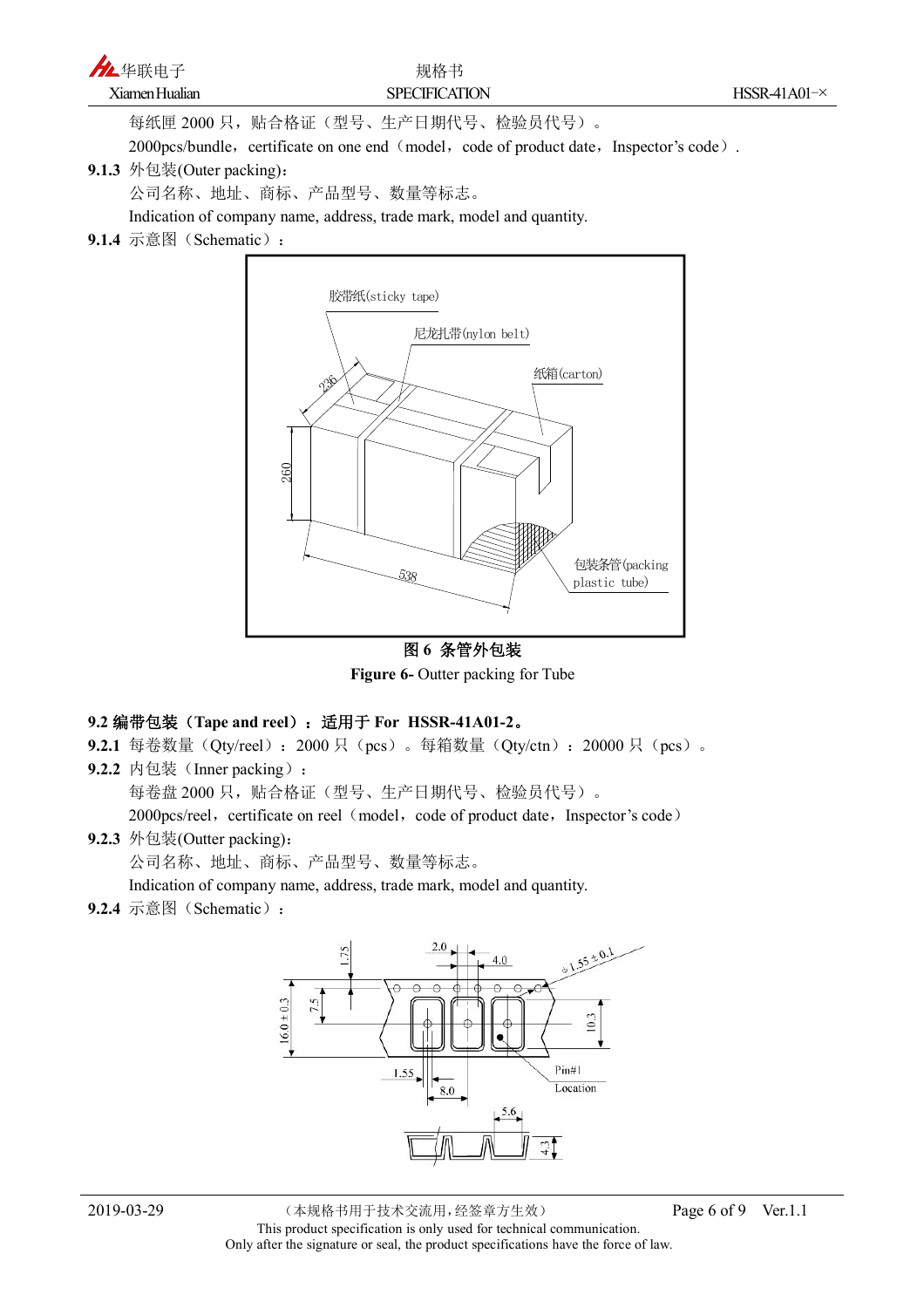



#### **图 7 编带包装示意图**

**Figure 7-** Taping Packing Schematic

**9.3** 标识 Label



**图 8 标识 Figure 8-Label**

#### **9.4 注意事项 Note**

**9.4.1** 推荐贮存温度 Recommend storage Temp.: 0~40°C; 推荐贮存湿度 Recommend storage humidity: <70%; 贮存有效期半年 Storage life: Half of a year.

**9.4.2** 湿气敏感度等级 3 级。MSL level: MSL 3.

**9.5** 引脚镀锡厚度:大于等于 5μm,平均 8μm ~10μm。

Thickness of Sn which plated on lead frame:  $\geq 5$  μm, average 8μm ~10 μm.

#### **9.6 推荐焊接条件 Recommended Soldering Conditions**

**9.6.1** 施加在环氧树脂上的温度不要超过最高贮存温度。

Not to apply high temperature exceeding the maximum storage temperature to the epoxy resin.

**9.6.2** 在高温下不要对环氧树脂施加压力。

Not to apply any force to the epoxy resin at high temperature.

**9.6.3** 焊接过程 Soldering process

1. 在焊接过程中不要对器件施加任何压力。

Not to apply any stress to the component during the soldering process.

2. 回流焊 Reflow soldering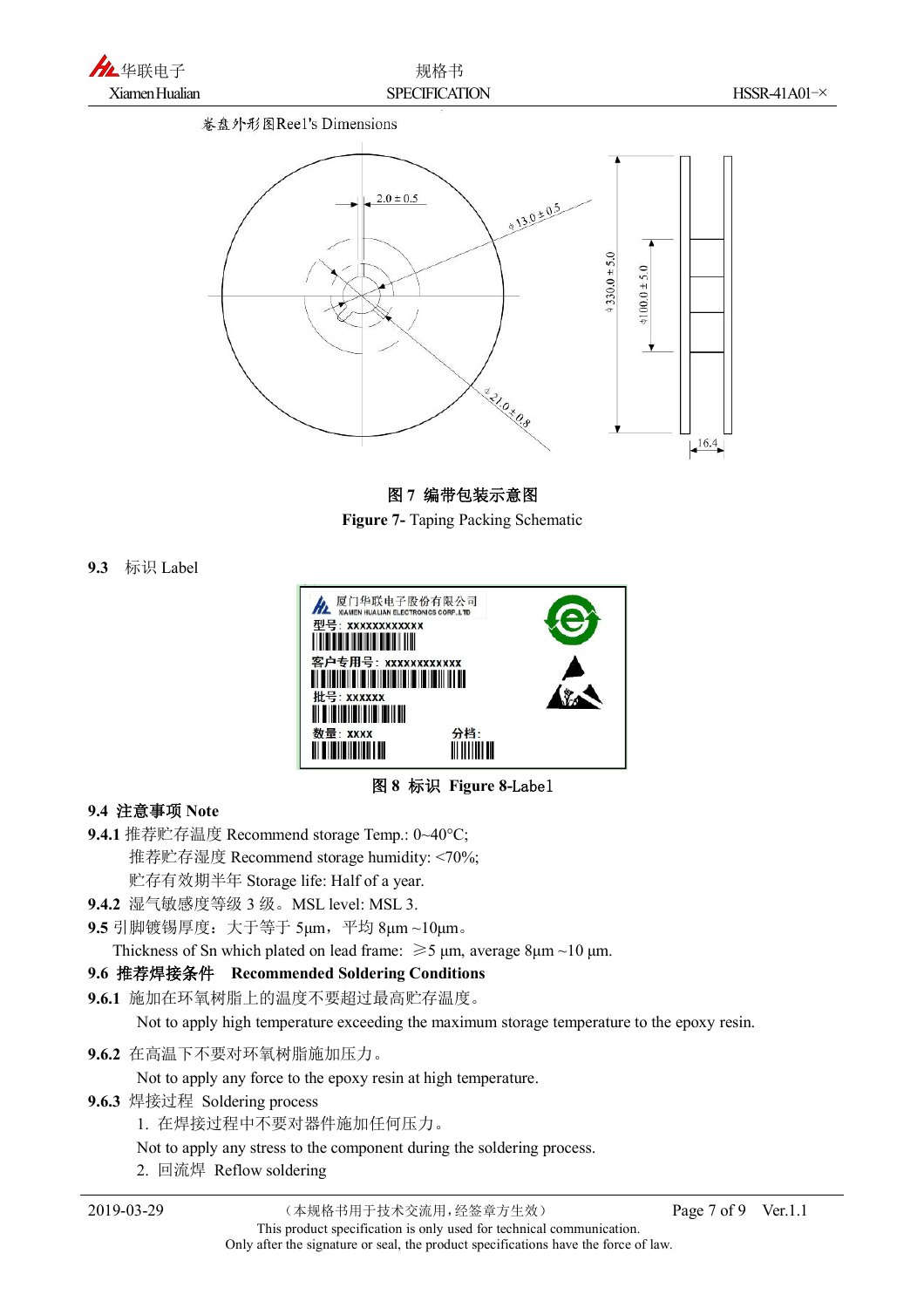

1) 推荐锡膏规格 Recommend tin glue specifications:

a) 熔点 Melting temperature:217℃

b) 组分 Contains: SnAg3Cu0.5

2) 回流焊工序必须在器件冷却至室温后进行。Never take next process until the component is cooled down to room temperature after reflow.

3) 推荐回流焊接参数, 如下图所示: The recommended reflow soldering profile is following:





#### **Figure 10-Recommended reflow soldering profile**

#### **10 产地 Production Place**

10.1 产地 Production Place: 中国厦门 Xiamen China;

10.2 工厂名称 Production NO.: 厦门华联电子股份有限公司; Xiamen Hualian Electronics Corp., Ltd.;

10.3 工厂地址 Production Add.: 中国厦门市思明区前埔路 502 号 No.502, Qianpu Road, Siming District, Xiamen China.